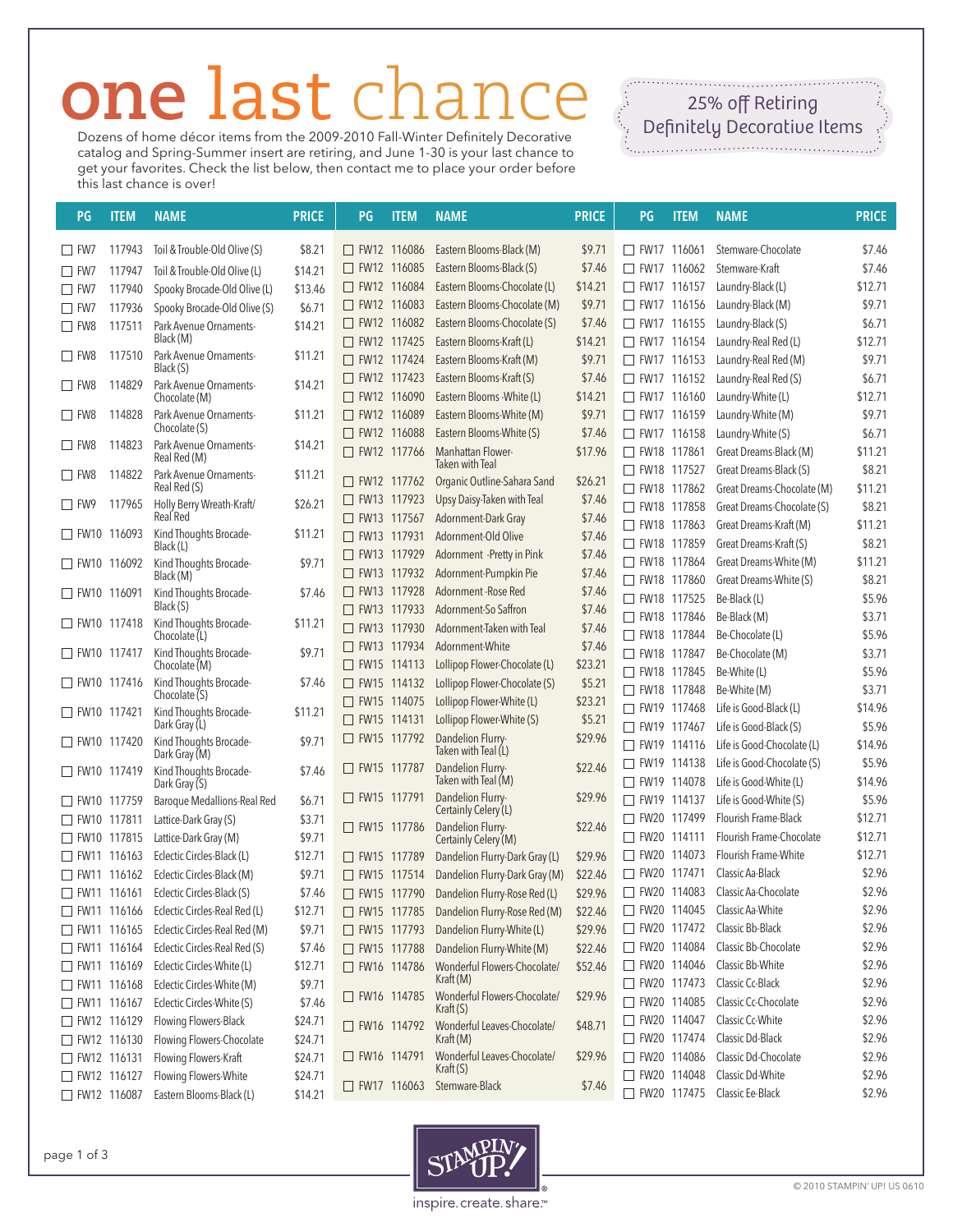| PG                 | <b>ITEM</b> | <b>NAME</b>          | <b>PRICE</b> | PG                 | <b>ITEM</b> | <b>NAME</b>                                   | <b>PRICE</b> | PG                 | <b>ITEM</b> | <b>NAME</b>                                                 | <b>PRICE</b> |
|--------------------|-------------|----------------------|--------------|--------------------|-------------|-----------------------------------------------|--------------|--------------------|-------------|-------------------------------------------------------------|--------------|
| □ FW20 114087      |             | Classic Ee-Chocolate | \$2.96       | □ FW20 117493      |             | Classic Ww-Black                              | \$2.96       | $\Box$ FW23 114737 |             | Sweetness-Bashful Blue                                      | \$11.21      |
| □ FW20 114049      |             | Classic Ee-White     | \$2.96       | $\Box$ FW20 114105 |             | Classic Ww-Chocolate                          | \$2.96       | $\Box$ FW23 114740 |             | Sweetness-Chocolate                                         | \$11.21      |
| □ FW20 117476      |             | Classic Ff-Black     | \$2.96       | □ FW20 114067      |             | Classic Ww-White                              | \$2.96       | □ FW23 114734      |             | Sweetness-Pretty in Pink                                    | \$11.21      |
| □ FW20 114088      |             | Classic Ff-Chocolate | \$2.96       | □ FW20 117494      |             | Classic Xx - Black                            | \$2.96       | □ FW23 114811      |             | <b>Bugs-Certainly Celery</b>                                | \$22.46      |
| □ FW20 114050      |             | Classic Ff-White     | \$2.96       | □ FW20 114106      |             | Classic Xx-Chocolate                          | \$2.96       | □ FW23 117448      |             | Bugs-Chocolate                                              | \$22.46      |
| $\Box$ FW20        | 117477      | Classic Gq-Black     | \$2.96       | □ FW20 114068      |             | Classic Xx-White                              | \$2.96       | □ FW24 114840      |             | Flitting By I                                               | \$33.71      |
| $\Box$ FW20        | 114089      | Classic Gq-Chocolate | \$2.96       | □ FW20 117495      |             | Classic Yy-Black                              | \$2.96       | □ FW24 114841      |             | Flitting By II                                              | \$33.71      |
| $\Box$ FW20        | 114051      | Classic Gq-White     | \$2.96       | □ FW20 114107      |             | Classic Yy-Chocolate                          | \$2.96       | □ FW24 114864      |             | Ginormous Flowers I                                         | \$29.96      |
| $\Box$ FW20        | 117478      | Classic Hh-Black     | \$2.96       | □ FW20 114069      |             | Classic Yy-White                              | \$2.96       | □ FW24 114863      |             | Ginormous Flowers II                                        | \$29.96      |
| $\Box$ FW20        | 114090      | Classic Hh-Chocolate | \$2.96       | □ FW20 117496      |             | Classic Zz-Black                              | \$2.96       | $\Box$ FW25 116147 |             | Dragon, Knight & Fairy-                                     | \$6.71       |
| $\Box$ FW20        | 114052      | Classic Hh-White     | \$2.96       | $\Box$ FW20 114108 |             | Classic Zz-Chocolate                          | \$2.96       |                    |             | Chocolate                                                   |              |
| $\Box$ FW20        | 117479      | Classic Ii-Black     | \$2.96       | □ FW20 114070      |             | Classic Zz-White                              | \$2.96       | □ FW25 116139      |             | Dragon, Knight & Fairy-<br>So Saffron                       | \$6.71       |
| $\Box$ FW20        | 114091      | Classic li-Chocolate | \$2.96       | □ FW20 117498      |             | Classic Lowercase Alphabet-                   | \$22.46      | $\Box$ FW25 116135 |             | Dragon, Knight & Fairy-White                                | \$6.71       |
| $\Box$ FW20        | 114053      | Classic li-White     | \$2.96       |                    |             | <b>Black</b>                                  |              | $\Box$ FW25 117779 |             | Her Majesty-So Saffron (S)                                  | \$3.71       |
| □ FW20 117480      |             | Classic Ji-Black     | \$2.96       | □ FW20 114110      |             | Classic Lowercase Alphabet-<br>Chocolate      | \$22.46      | □ FW25 117783      |             | Her Majesty-So Saffron (M)                                  | \$6.71       |
| □ FW20 114092      |             | Classic Jj-Chocolate | \$2.96       | □ FW20 114072      |             | Classic Lowercase Alphabet-                   | \$22.46      | □ FW26 117446      |             | Sporting-Black (M)                                          | \$9.71       |
| □ FW20 114054      |             | Classic Jj-White     | \$2.96       |                    |             | White                                         |              | □ FW26 117447      |             | Sporting-Black (L)                                          | \$20.96      |
| $\Box$ FW20 117481 |             | Classic Kk-Black     | \$2.96       | □ FW20 114109      |             | Classic Uppercase Alphabet-                   | \$33.71      | □ FW26 114732      |             | Sporting-Chocolate (M)                                      | \$9.71       |
| □ FW20 114093      |             | Classic Kk-Chocolate | \$2.96       |                    |             | Chocolate                                     |              | □ FW26 114733      |             | Sporting-Chocolate (L)                                      | \$20.96      |
| □ FW20 114055      |             | Classic Kk-White     | \$2.96       | FW20 114071        |             | Classic Uppercase Alphabet-<br>White          | \$33.71      | □ FW26 114726      |             | Sporting-Night of Navy (M)                                  | \$9.71       |
| FW20 117482        |             | Classic Ll-Black     | \$2.96       | □ FW20 117497      |             | Classic Uppercase Alphabet-                   | \$33.71      | □ FW26 114727      |             | Sporting-Night of Navy (L)                                  | \$20.96      |
| □ FW20 114094      |             | Classic Ll-Chocolate | \$2.96       |                    |             | <b>Black</b>                                  |              | □ FW27 116055      |             | Scary Skull-Black/Pixie Pink (L)                            | \$8.96       |
| □ FW20 114056      |             | Classic Ll-White     | \$2.96       | □ FW21 117886      |             | I is for Ice Cream-Taken with Teal            | \$3.71       | □ FW27 116054      |             | Scary Skull-Black/Pixie Pink (M)                            | \$6.71       |
| □ FW20 117483      |             | Classic Mm-Black     | \$2.96       | □ FW21 117898      |             | O is for Owl-Taken with Teal                  | \$3.71       | □ FW27 116053      |             | Scary Skull-Black/Pixie Pink (S)                            | \$5.21       |
| □ FW20 114095      |             | Classic Mm-Chocolate | \$2.96       | □ FW21 117546      |             | Q is for Quail-Chocolate                      | \$3.71       | □ FW30 117582      |             | Baroque Medallion Décor                                     | \$7.46       |
| □ FW20 114057      |             | Classic Mm-White     | \$2.96       | □ FW22 116301      |             | Prehistoric Pals (L)                          | \$32.21      |                    |             | Stencils (S)                                                |              |
| $\Box$ FW20        | 117484      | Classic Nn-Black     | \$2.96       | □ FW22 116046      |             | Prehistoric Pals (M)                          | \$26.96      | □ FW30 117973      |             | Baroque Medallion Décor                                     | \$8.21       |
| $\Box$ FW20        | 114096      | Classic Nn-Chocolate | \$2.96       | □ FW22 116045      |             | Prehistoric Pals (S)                          | \$20.96      |                    |             | Stencils (M)                                                |              |
| $\Box$ FW20        | 114058      | Classic Nn-White     | \$2.96       | □ FW22 116042      |             | Wild about You (S)                            | \$18.71      | $\Box$ FW30 116571 |             | Parisian Damask Décor Stencils                              | \$11.21      |
| $\Box$ FW20        | 117485      | Classic Oo-Black     | \$2.96       | □ FW22 116043      |             | Wild about You (M)                            | \$24.71      | $\Box$ S3          | 119658      | Chalkboard Arrow with Cogs (S)                              | \$11.21      |
| $\Box$ FW20        | 114097      | Classic Oo-Chocolate | \$2.96       | FW22 116044        |             | Wild about You (L)                            | \$29.96      | $\Box$ S3          | 119659      | Chalkboard Arrow with Cogs<br>(M)                           | \$12.71      |
| $\Box$ FW20        | 114059      | Classic Oo-White     | \$2.96       | □ FW23 114701      |             | Nursery Necessities Border-                   | \$9.71       | $\Box$ S3          | 119660      | Chalkboard Arrow with Cogs (L)                              | \$22.46      |
| □ FW20 117486      |             | Classic Pp-Black     | \$2.96       |                    |             | Bashful Blue<br>Nursery Necessities-          |              | $\Box$ S4          | 119284      | Monkey Business-Old Olive/                                  | \$14.96      |
| $\Box$ FW20        | 114098      | Classic Pp-Chocolate | \$2.96       | $\Box$ FW23 114703 |             | Bashful Blue (L)                              | \$22.46      |                    |             | Chocolate/Taken with Teal (S)                               |              |
| □ FW20 114060      |             | Classic Pp-White     | \$2.96       | $\Box$ FW23 114702 |             | Nursery Necessities-                          | \$14.96      | $\Box$ S4          | 119285      | Monkey Business-Old Olive/                                  | \$20.21      |
| □ FW20 117487      |             | Classic Qq-Black     | \$2.96       |                    |             | Bashful Blue (M)                              |              |                    |             | Chocolate/Taken with Teal (M)                               | \$24.71      |
| □ FW20 114099      |             | Classic Qq-Chocolate | \$2.96       | □ FW23 114704      |             | Nursery Necessities Border-<br>Chocolate      | \$9.71       | $\Box$ S4          | 119286      | Monkey Business-Old Olive/<br>Chocolate/Taken with Teal (L) |              |
| □ FW20 114061      |             | Classic Qq-White     | \$2.96       | □ FW23 114706      |             | Nursery Necessities-                          | \$22.46      | $\Box$ S4          | 119308      | Flame Guitar-Night of Navy (S)                              | \$11.21      |
| □ FW20 117488      |             | Classic Rr-Black     | \$2.96       |                    |             | Chocolate (L)                                 |              | $\Box$ S4          | 119309      | Flame Guitar-Night of Navy (M)                              | \$12.71      |
| □ FW20 114100      |             | Classic Rr-Chocolate | \$2.96       | $\Box$ FW23 114705 |             | Nursery Necessities-                          | \$14.96      | $\Box$ S4          | 119310      | Flame Guitar-Night of Navy (L)                              | \$14.96      |
| $\Box$ FW20        | 114062      | Classic Rr-White     | \$2.96       |                    |             | Chocolate (M)                                 |              | $\Box$ S4          | 119311      | Flame Guitar - White (S)                                    | \$11.21      |
| □ FW20 117489      |             | Classic Ss-Black     | \$2.96       | $\Box$ FW23 117774 |             | <b>Baby Blossoms-</b><br>Certainly Celery (M) | \$11.21      | $\Box$ S4          | 119312      | Flame Guitar-White (M)                                      | \$12.71      |
| □ FW20 114101      |             | Classic Ss-Chocolate | \$2.96       | □ FW23 117769      |             | <b>Baby Blossoms-</b>                         | \$6.71       | $\Box$ S4          | 119313      | Flame Guitar-White (L)                                      | \$14.96      |
| □ FW20 114063      |             | Classic Ss-White     | \$2.96       |                    |             | Certainly Celery (S)                          |              | $\Box$ S4          | 119314      | Flame Guitar-Real Red (S)                                   | \$11.21      |
| □ FW20 117490      |             | Classic Tt-Black     | \$2.96       | □ FW23 117773      |             | Baby Blossoms-Chocolate (M)                   | \$11.21      | $\square$ S4       | 119315      | Flame Guitar-Real Red (M)                                   | \$12.71      |
| □ FW20 114102      |             | Classic Tt-Chocolate | \$2.96       | □ FW23 117512      |             | Baby Blossoms-Chocolate (S)                   | \$6.71       | $\Box$ S4          | 119316      | Flame Guitar-Real Red (L)                                   | \$14.96      |
| □ FW20 114064      |             | Classic Tt-White     | \$2.96       | □ FW23 117775      |             | <b>Baby Blossoms-</b>                         | \$11.21      | $\square$ S4       | 119317      | Flame Guitar-Black (S)                                      | \$11.21      |
| □ FW20 117491      |             | Classic Uu-Black     | \$2.96       | □ FW23 117770      |             | Pretty in Pink (M)<br><b>Baby Blossoms-</b>   | \$6.71       | $\Box$ S4          | 119318      | Flame Guitar-Black (M)                                      | \$12.71      |
| □ FW20 114103      |             | Classic Uu-Chocolate | \$2.96       |                    |             | Pretty in Pink (S)                            |              | $\Box$ S4          | 119319      | Flame Guitar-Black (L)                                      | \$14.96      |
| □ FW20 114065      |             | Classic Uu-White     | \$2.96       | $\Box$ FW23 117776 |             | Baby Blossoms-So Saffron (M)                  | \$11.21      | $\Box$ S4          | 119296      | Star Guitar-Pretty in Pink (S)                              | \$11.21      |
| □ FW20 117492      |             | Classic Vv-Black     | \$2.96       | □ FW23 117771      |             | Baby Blossoms-So Saffron (S)                  | \$6.71       | $\square$ S4       | 119297      | Star Guitar-Pretty in Pink (M)                              | \$12.71      |
| □ FW20 114104      |             | Classic Vv-Chocolate | \$2.96       | □ FW23 117777      |             | Baby Blossoms-White (M)                       | \$11.21      | $\Box$ S4          | 119298      | Star Guitar-Pretty in Pink (L)                              | \$14.96      |
| □ FW20 114066      |             | Classic Vv-White     | \$2.96       | □ FW23 117772      |             | Baby Blossoms-White (S)                       | \$6.71       | $\Box$ S4          | 119299      | Star Guitar-White (S)                                       | \$11.21      |